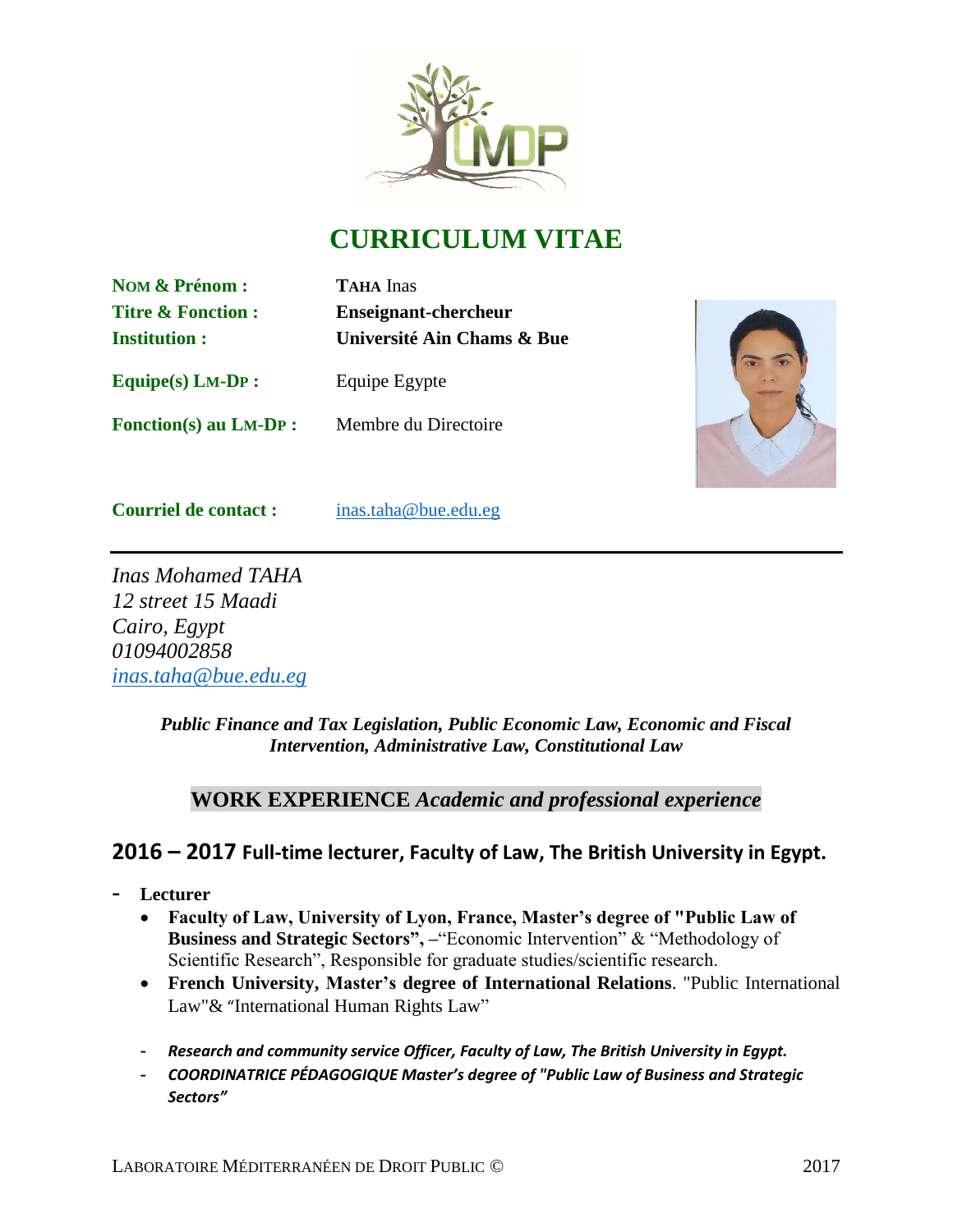# **2014–2016**

#### **- Lecturer**

- **Faculty of Law, University of Lyon, France, Master's degree of "Public Law of Business and Strategic Sectors", -"Economic Intervention" & "Methodology of** Scientific Research", Responsible for graduate studies/scientific research.
- **Faculty of Law, Ain Shams University French department –**"Public Finance"
- **Faculty of Economics and Political Science, French department, Cairo University –**" Constitutional Law"
- **Faculty of Commerce, the French department, Ain Shams University,** "Introduction to Study of Law"
- **French University, Master's degree of International Relations**. "Public International Law"& "International Human Rights Law"
- **- General financial advisor & tax lawyer**

# **2013 – 2014**

- **Sorbonne University / University of Cairo Master's degree of International Business Law, International Business Law Institute**, Lecturer in "Financial Analysis"
- **Master's degree of "Public Law of Business and Strategic Sectors", Faculty of Law, University of Lyon, France –** Teaching "Methodology of Scientific Research", Responsible for graduate studies/scientific research.

#### **2007-2012**

**Research** on development of taxation in favor of foreign direct investment and the adaptation of tax system in the context of global competitiveness. The impact of foreign capital on the process of growing in developing countries.

Grenoble, France.

#### **Mars 2009**

**Research** on the impact of the adoption of a new public policy on foreign direct investment at headquarters' ASEC Algeria Cement ", Algeria.

#### **Août-Oct.2006**

**Trainee** at the public procurement Office of the Departmental of Fire and Rescue, Alpes-Maritimes (SDIS 06), Villeneuve-Loubet, Nice, France. Under the supervision of CRAHES Michel, head of the public procurement Office.

#### **2005-2007**

**Teaching Assistant** - Paris 1 Panthéon-Sorbonne University at the Institute of International Business Law (IDAI).

Teaching Public Finance, senior teaching: Professor Marcel René Tercinet.

Teaching Administrative Law, senior teaching: Professor Joel-Pascal Byais.

**Administrative officer** of International Business Law Magistere.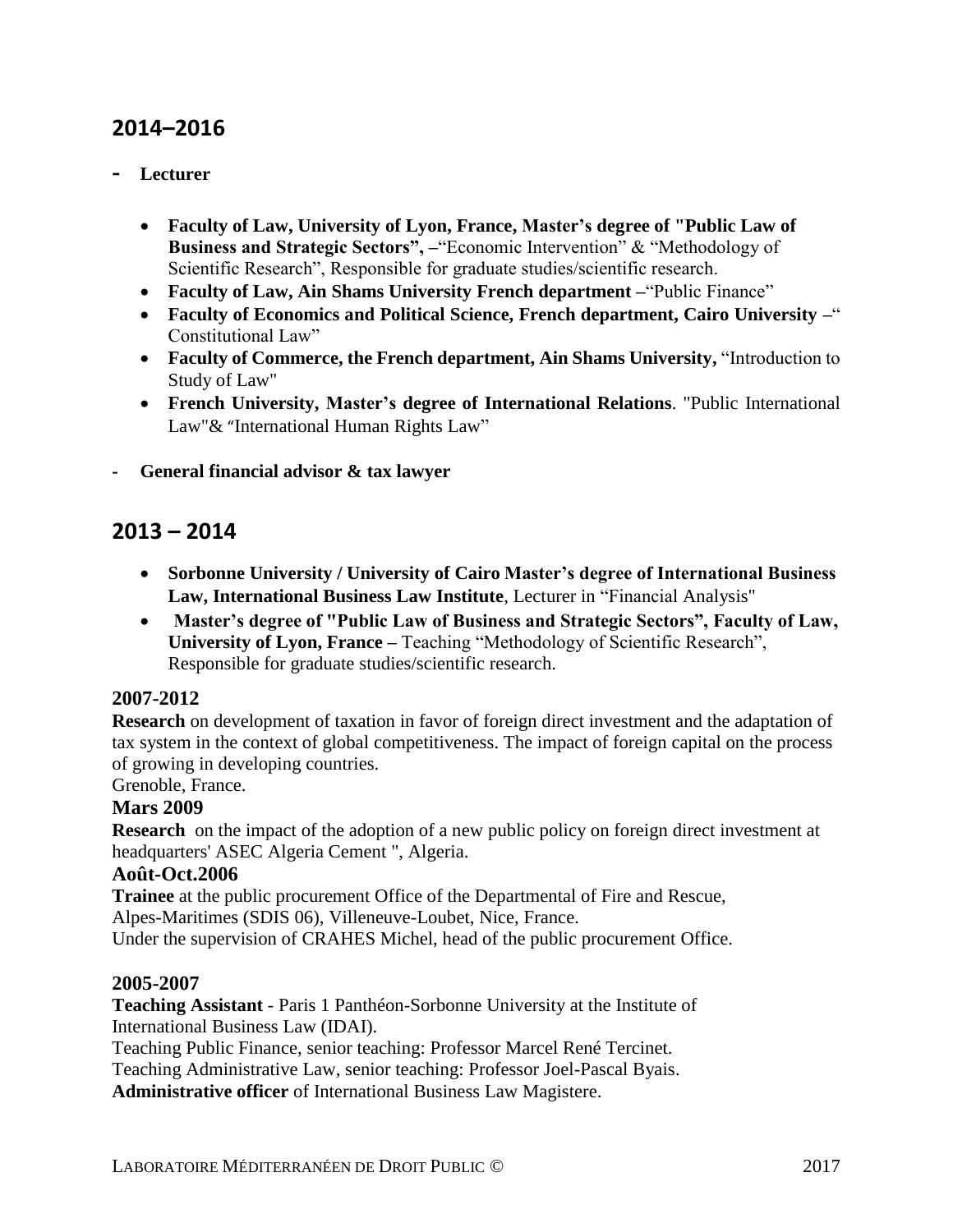Responsible for communication, coordination, administration, and planning. Management of the schedule and the administrative files. Monitoring of Research Students in private law cases.

#### **2004**

**Lawyer** at the Office of Ihsan ELDESOKY, Cairo.

#### **2002**

**Translation** (Arabic / French).

UNESCO Project in conjunction with the National Documentation Centre and the National Library of Egypt.

#### **2001**

**Trainee** at the district court of Grenoble, France.

# **EDUCATION**

# **2012**

**PhD** in Public Law - Public Finance, Pierre Mendès France University, Grenoble II, titled "The fiscal interventionism: Tax and foreign direct investment in the developing countries, the case of Egypt". With a "Very honorable" distinction with unanimous congratulations from the jury.

**2003 Master Degree** in public law, Pierre Mendès France University, UPMF, Grenoble II.

Dissertation on « the extra-territorial competence of the State » public international law **2002-2001**

**Master Degree in International Business Law -** Paris 1 Panthéon-Sorbonne University **Bachelor of Law** - Egyptian Law - Cairo University

**Bachelor of Law** - French Law - Paris 1 Panthéon-Sorbonne University

**1999 Egyptian Baccalaureate**, literary branch, 97%, Lycée Elhoria Bab ellouk .

# **Article**

**"The local institutions in Egypt: between constitutional guaranties and institutional practice"**

Egypte Monde arabe, volume 3, 2017 (forthcoming)

# **Conference papers**

#### **"The tax administration and market regulation in Egypt"**

The State and The Market Institutional and Legislative Aspects, workshop, British University in Egypt, Cairo, 3 May **2017**

#### **"The efficiency of the legal framework for agricultural and industrial investment: Investment Maps"**

The first Arab forum: Integration systems for creativity and innovation management and its impact on economic development. British University in Egypt, Cairo, 3-5 April **2017**

#### **"The state and the Outsourcing: the Outsourcing option for the financing and implementation of public projects in Egypt" – 2016**